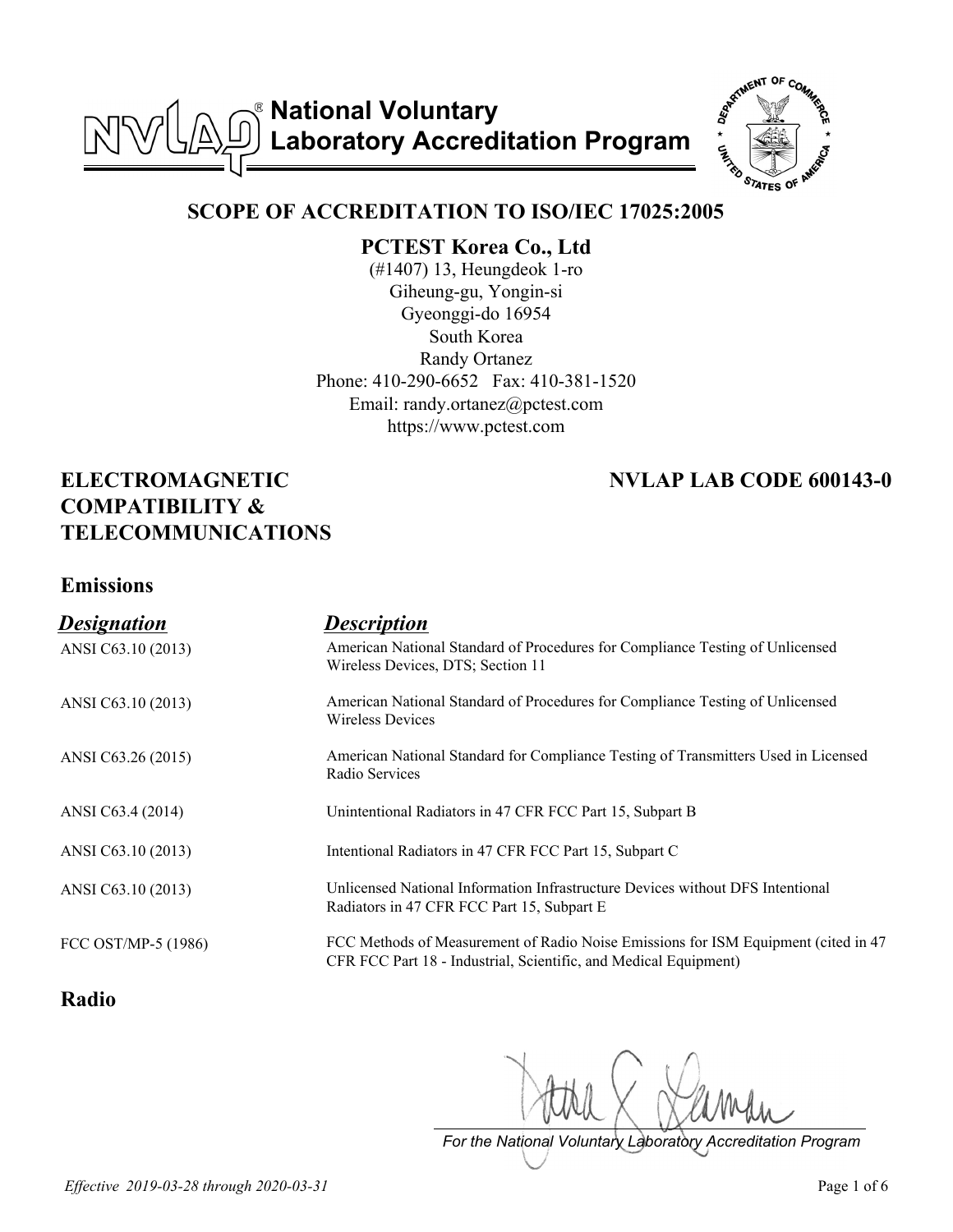**NVLAP LAB CODE 600143-0**

### **ELECTROMAGNETIC COMPATIBILITY & TELECOMMUNICATIONS**

 $\mathbb N$ 

| <b>Designation</b>                                            | <b>Description</b>                                                                                                       |
|---------------------------------------------------------------|--------------------------------------------------------------------------------------------------------------------------|
| RSS-102, Issue 5 (March 2015)                                 | Radio Frequency (RF) Exposure Compliance of Radiocommunication Apparatus (All<br>Frequency Bands) - SAR                  |
| RSS-102, Issue 5 (March 2015)                                 | Radio Frequency (RF) Exposure Compliance of Radiocommunication Apparatus (All<br>Frequency Bands) - NS; RF Exposure; SAR |
| SPR-002, Issue 1 (September 2016)                             | Supplementary Procedure for Assessing Compliance with RSS-102 Nerve Stimulation<br><b>Exposure Limits</b>                |
| RSS-111, Issue 5 (September 2014)                             | Broadband Public Safety Equipment Operating in the Band 4940-4990 MHz                                                    |
| RSS-112, Issue 1 (February 2008)                              | Land Mobile and Fixed Equipment Operating in the Band 1670-1675 MHz                                                      |
| RSS-117, Issue 3 (January, 2016)                              | Land and Coast Station Transmitters Operating in the 200 - 535 kHz Band                                                  |
| RSS-119, Issue 12 (May 2015)                                  | Land Mobile and Fixed Equipment Operating in the Frequency Range 27.41-960 MHz                                           |
| RSS-123, Issue 3, (February 2015)                             | Licensed Low-Power Radio Apparatus                                                                                       |
| RSS-125 Issue 2, Revision 1 (March<br>25, 2000)               | Land Mobile and Fixed Radio Transmitters and Receivers, 1.705 to 50.0 MHz, Primarily<br>Amplitude Modulated              |
| RSS-127, Issue 1 (August 2009)                                | Air-Ground Equipment Operating in the Bands 849-851 MHz and 894-896 MHz                                                  |
| RSS-130, Issue 2 (February 2019)                              | Equipment Operating in the Frequency Bands 617-652 MHz, 663-698 MHz, 698-756<br>MHz and 777-787 MHz                      |
| RSS-130, Issue 1 (October 2013)                               | Mobile Broadband Services (MBS) Equipment Operating in the Frequency Bands<br>698-756 MHz and 777-787 MHz                |
| RSS-131, Issue 3 (January 2017)                               | Zone Enhancers                                                                                                           |
| RSS-132, Issue 3 (January 2013)                               | Cellular Telephone Systems Operating in the Bands 824-849 MHz and 869-894 MHz                                            |
| RSS-133, Issue 6 (January 2013) +<br>Amendment (January 2018) | 2 GHz Personal Communications Services                                                                                   |
| RSS-134, Issue 2 (February 5, 2016)                           | 900 MHz Narrowband Personal Communication Service                                                                        |
| RSS-135, Issue 2 (June 2009)                                  | <b>Digital Scanner Receivers</b>                                                                                         |
| RSS-137, Issue 2 (February 2009)                              | Location and Monitoring Service (902 - 928 MHz)                                                                          |
| RSS-139, Issue 3 (July 2015)                                  | Advanced Wireless Services (AWS) Equipment Operating in the Bands 1710-1780 MHz<br>and 2110-2180 MHz                     |
| RSS-140, Issue 1 (April 2018)                                 | Equipment Operating in the Public Safety Broadband Frequency Bands 758-768 MHz and<br>788-798 MHz                        |
| RSS-141, Issue 2 (June 2010)                                  | Aeronautical Radiocommunication Equipment in the Frequency Band 117.975-137 MHz                                          |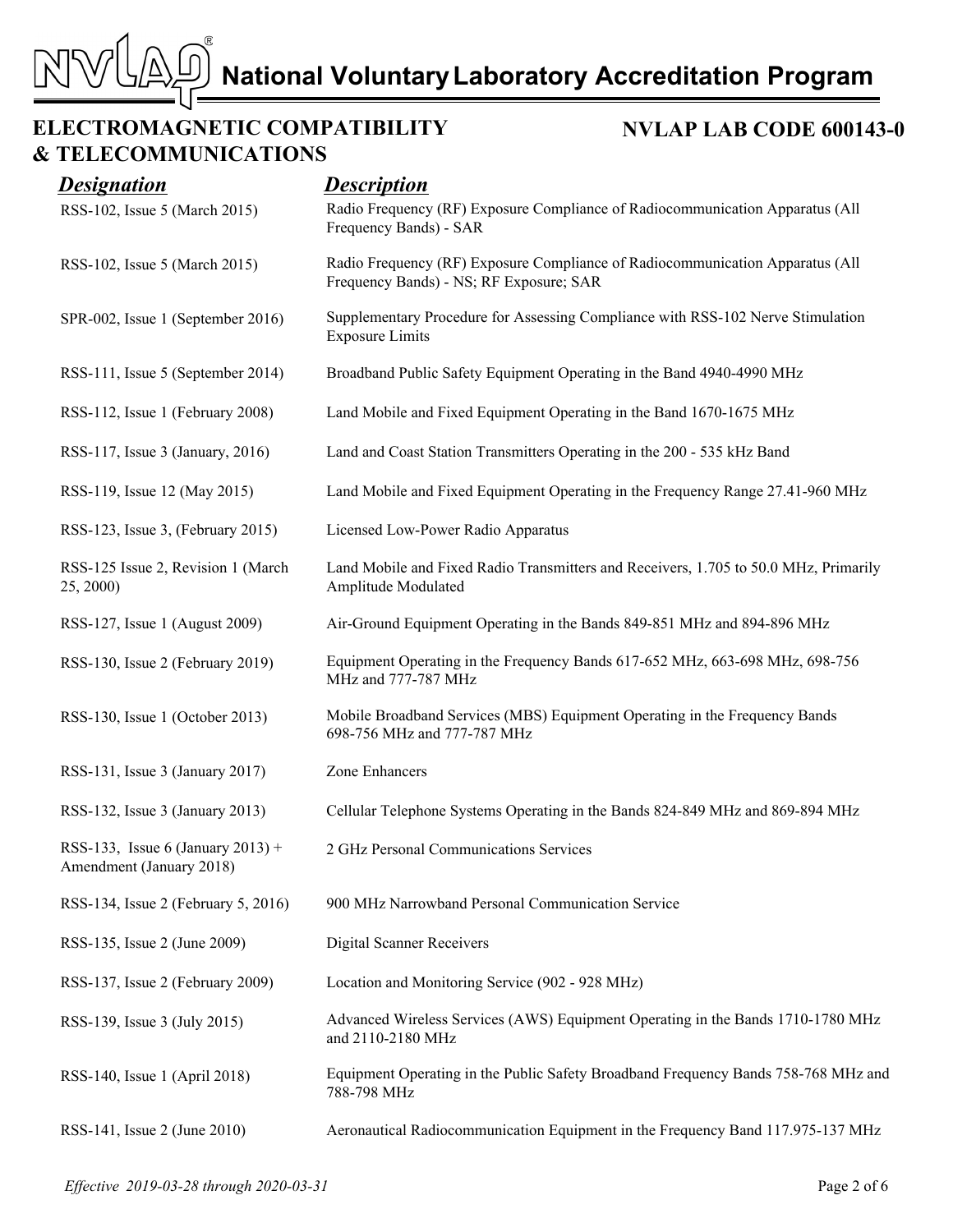### **ELECTROMAGNETIC COMPATIBILITY & TELECOMMUNICATIONS**

 $\bar{\triangledown}$ 

 $\mathbb{N}^{\mathsf{c}}$ 

#### **NVLAP LAB CODE 600143-0**

| RSS-142, Issue 5 (April 2013)                                | Narrowband Multipoint Communication Systems in the Band 1429.5-1432 MHz                                                                                              |
|--------------------------------------------------------------|----------------------------------------------------------------------------------------------------------------------------------------------------------------------|
| RSS-170, Issue 3 (July 2015)                                 | Mobile Earth Stations (MESs) and Ancillary Terrestrial Component (ATC) Equipment<br>Operating in the Mobile-Satellite Service (MSS) Bands                            |
| RSS-181, Issue 1, (April 1, 1971) +<br>Amendment (July 1987) | Coast and Ship Station Single Sideband Radiotelephone Transmitters and Receivers<br>Operating in the 1,605 - 28,000 kHz Band                                         |
| RSS-182 Issue 5 (January 2012)                               | Maritime Radio Transmitters and Receivers in the Band 156 - 162.5 MHz                                                                                                |
| RSS-191, Issue 3 (April 2008)                                | Local Multipoint Communication Systems in the 28 GHz Band; Point-to-Point and Point-<br>to-Multipoint Broadband Communication Systems in the 24 GHz and 38 GHz Bands |
| RSS-192, Issue 3 (January 2008)                              | Fixed Wireless Access Systems in the Band 3450 - 3650 MHz                                                                                                            |
| RSS-194, Issue 1 (October 2007)                              | Fixed Wireless Access Equipment Operating in the Band 953-960 MHz                                                                                                    |
| RSS-195, Issue 2 (April 2014)                                | Wireless Communication Service (WCS) Equipment Operating in the Bands 2305-2320<br>MHz and 2345-2360 MHz                                                             |
| RSS-196, Issue 2 (February 2019)                             | Point-to-Multipoint Broadband Equipment Operating in the Bands 512-608 MHz for<br>Rural Remote Broadband Systems (RRBS) (TV Channels 21 to 36)                       |
| RSS-196, Issue 1 (March 2010)                                | Point-to-Multipoint Broadband Equipment Operating in the Bands 512-608 MHz and<br>614-698 MHz for Rural Remote Broadband Systems (RRBS) (TV Channels 21 to 51)       |
| RSS-197, Issue 1 (February 2010)                             | Wireless Broadband Access Equipment Operating in the Band 3650-3700 MHz                                                                                              |
| RSS-199, Issue 3 (December 2016)                             | Broadband Radio Service (BRS) Equipment Operating in the Band 2500-2690 MHz                                                                                          |
| RSS-210, Issue 9 (August 2016) +<br>A1 (November 2017)       | Licence-Exempt Radio Apparatus: Category I Equipment                                                                                                                 |
| RSS-211, Issue 1 (March 2015)                                | Level Probing Radar Equipment                                                                                                                                        |
| RSS-213, Issue 3 (March 2015)                                | 2 GHz Licence-Exempt Personal Communications Services (LE-PCS) Devices                                                                                               |
| RSS-215, Issue 2 (June 2009)                                 | Analogue Scanner Receivers                                                                                                                                           |
| RSS-216, Issue 2 (January 20, 2016)                          | Wireless Power Transfer Devices                                                                                                                                      |
| RSS-220, Issue 1 (March 2009) +<br>A1 (July 2018)            | Devices using Ultra-Wideband (UWB) Technology                                                                                                                        |
| RSS-222, Issue 1 (February 2015)                             | White Space Devices (WSDs)                                                                                                                                           |
| RSS-236, Issue 1 (September 2012)                            | General Radio Service Equipment Operating in the Band 26.960 to 27.410 MHz (Citizens<br>Band)                                                                        |
| RSS:238, Issue 1 (July 2013)                                 | Shipborne Radar in the 2900-3100 MHz and 9225-9500 MHz Bands                                                                                                         |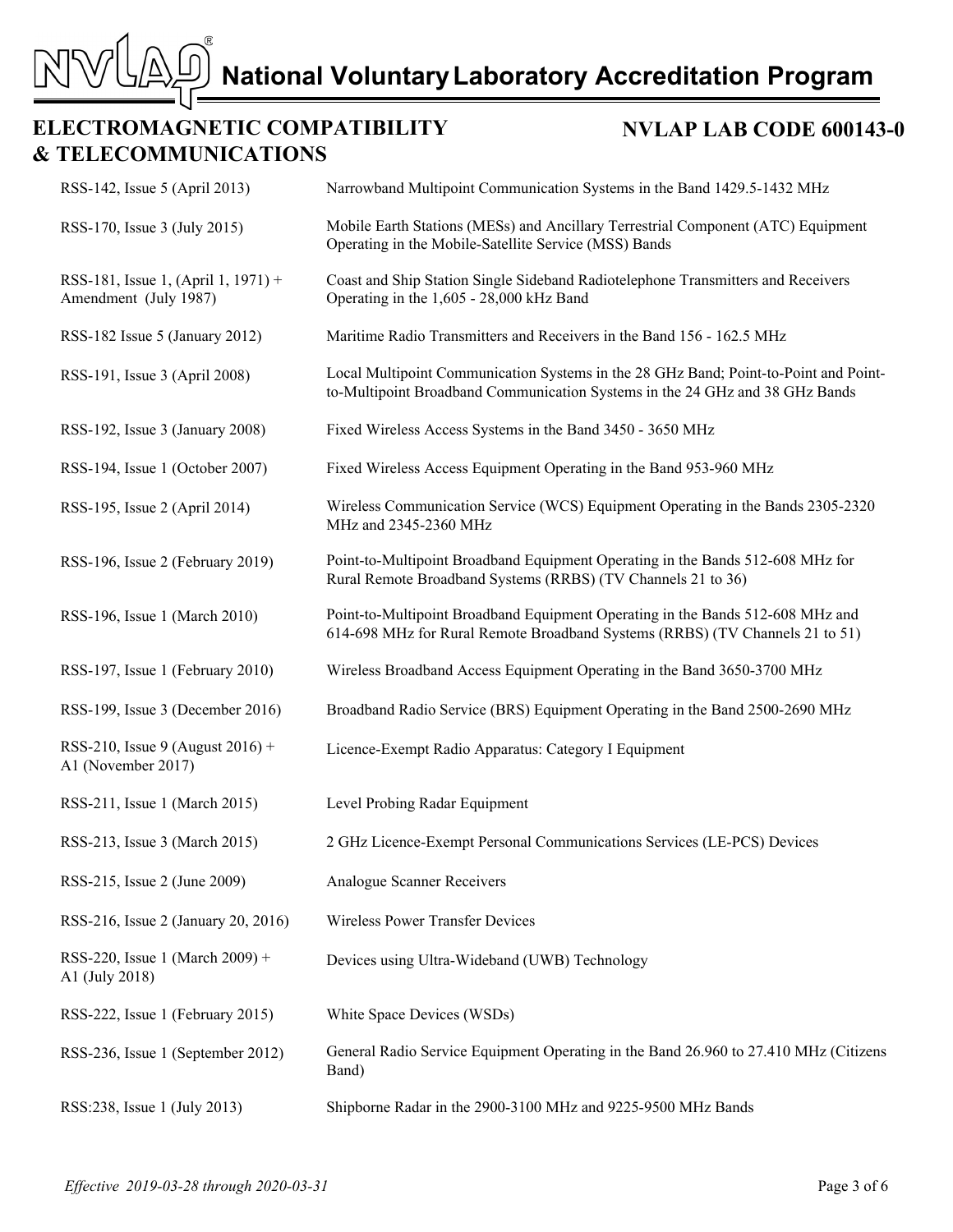# **ELECTROMAGNETIC COMPATIBILITY & TELECOMMUNICATIONS**

M<sup>5</sup>

#### **NVLAP LAB CODE 600143-0**

| RSS-243, Issue 3, (February 2010)                      | Medical Devices Operating in the 401-406 MHz Frequency Band                                                                                                                |
|--------------------------------------------------------|----------------------------------------------------------------------------------------------------------------------------------------------------------------------------|
| RSS-244, Issue 1 (June 2013)                           | Medical Devices Operating in the Band 413-457 MHz                                                                                                                          |
| RSS-247, Issue 2 (February 2017)                       | Digital Transmission Systems (DTSs), Frequency Hopping Systems (FHSs) and Licence-<br>Exempt Local Area Network (LE-LAN) Devices                                           |
| RSS-251, Issue 1 (July 2018)                           | Vehicular Radar and Airport Fixed or Mobile Radar in the 76-81 GHz Frequency Band                                                                                          |
| RSS-252, Issue 1 (September 2017)                      | Intelligent Transportation Systems - Dedicated Short Range Communications (DSRC) -<br>On-Board Unit (OBU)                                                                  |
| RSS-287, Issue 2 (March 6, 2014)                       | Emergency Position Indicating Radio Beacons (EPIRB), Emergency Locator Transmitters<br>(ELT), Personal Locator Beacons (PLB), and Maritime Survivor Locator Devices (MSLD) |
| RSS-288 Issue 1 (January 2012)                         | Global Maritime Distress and Safety System (GMDSS)                                                                                                                         |
| RSS-310, Issue 4 (July 2015)                           | Licence-Exempt Radio Apparatus: Category II Equipment                                                                                                                      |
| RSS-Gen, Issue 5 (April 2018)                          | General Requirements for Compliance of Radio Apparatus                                                                                                                     |
| <b>RF Exposure</b>                                     |                                                                                                                                                                            |
| <b>Designation</b><br>$ECC$ KDD $147400$ D01 (Oetabar) | <b>Description</b><br>DE synogure presedures and covinment sutherization policies for makile and nortable                                                                  |

| FCC KDB 447498 D01 (October<br>23, 2015) | RF exposure procedures and equipment authorization policies for mobile and portable<br>devices                                                                                                                                                                                                                                                           |
|------------------------------------------|----------------------------------------------------------------------------------------------------------------------------------------------------------------------------------------------------------------------------------------------------------------------------------------------------------------------------------------------------------|
| FCC KDB 447498 D02 (October<br>23, 2015) | SAR Measurement Procedures for USB Dongle Transmitters                                                                                                                                                                                                                                                                                                   |
| EN 62209-1 (2016)                        | Measurement procedure for the assessment of specific absorption rate of human exposure<br>to radio frequency fields from hand-held and body-mounted wireless communication<br>devices. Devices used next to the ear (Frequency range of 300 MHz to 6 GHz)                                                                                                |
| EN 62209-2 (2010)                        | Human Exposure To Radio Frequency Fields From Hand-Held And Bodymounted<br>Wireless Communication Devices - Human Models, Instrumentation, And Procedures -<br>Part 2: Procedure To Determine The Specific Absorption Rate (Sar) For Wireless<br>Communication Devices Used In Close Proximity To The Human Body (Frequency<br>Range Of 30 Mhz To 6 Ghz) |
| IEC TR 62630:2010                        | Guidance for Evaluating Exposure from Multiple Electromagnetic Sources                                                                                                                                                                                                                                                                                   |
| FCC KDB 648474 D03 (December<br>16, 2015 | Evaluation and approval considerations for handsets with specific wireless charging<br>battery covers                                                                                                                                                                                                                                                    |
| FCC KDB 648474 D04 (October<br>23, 2015) | <b>SAR Evaluation Considerations for Wireless Handset</b>                                                                                                                                                                                                                                                                                                |
| FCC KDB 865664 D02 (October<br>23, 2015) | RF Exposure Compliance Reporting and Documentation Considerations                                                                                                                                                                                                                                                                                        |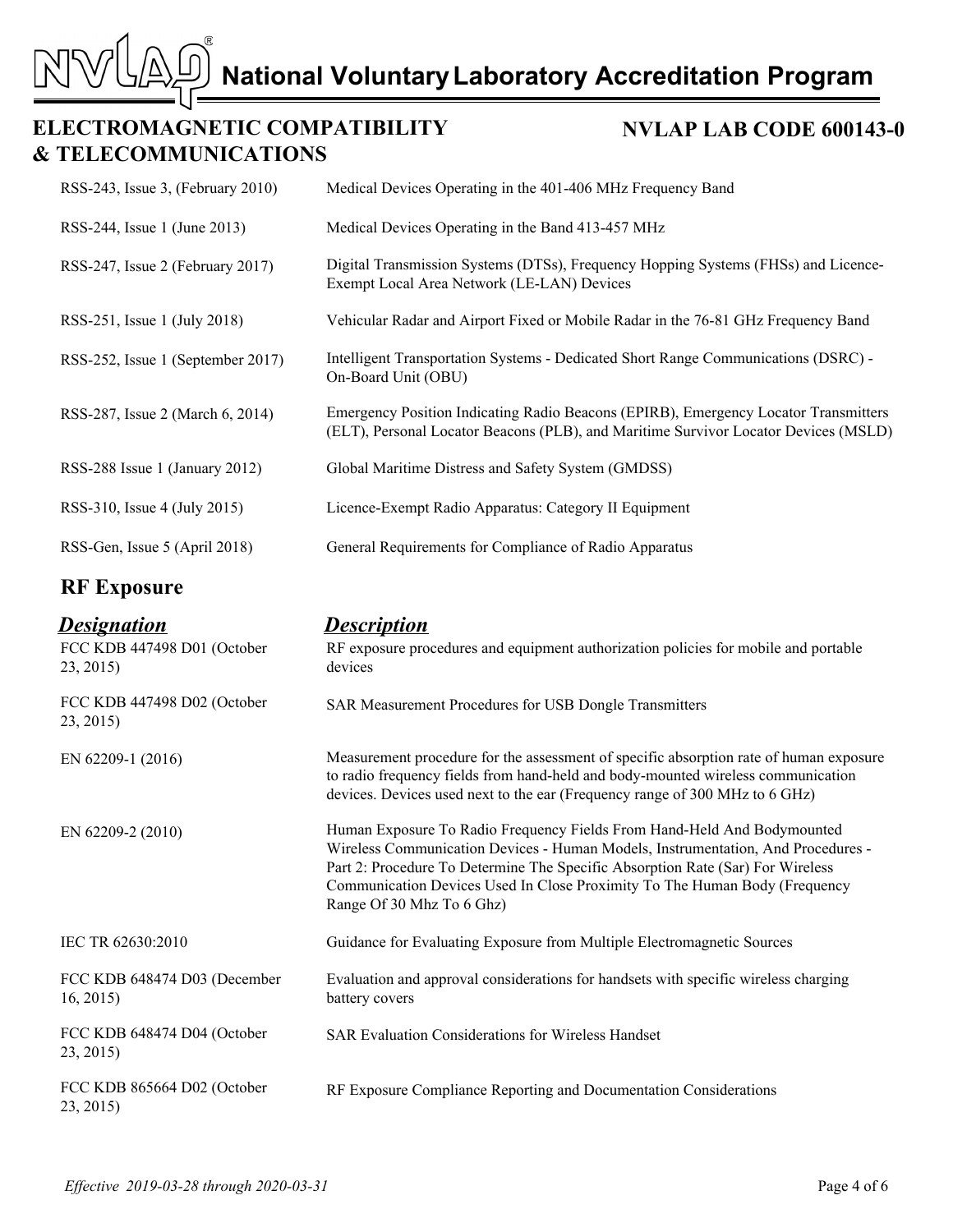# **ELECTROMAGNETIC COMPATIBILITY & TELECOMMUNICATIONS**

 $\bar{\triangledown}$ 

**MS** 

#### **NVLAP LAB CODE 600143-0**

| FCC KDB 865664 D01 (August 7,<br>2015)    | SAR MEASUREMENT REQUIREMENTS FOR 100 MHz TO 6 GHz                                                                                                                                                                               |
|-------------------------------------------|---------------------------------------------------------------------------------------------------------------------------------------------------------------------------------------------------------------------------------|
| IEEE 1528:2013                            | Determining the Peak Spatial-Average Specific Absorption Rate (SAR) in the Human<br>Head from Wireless Communications Devices: Measurement Techniques; FCC<br>requirements for RF Exposure- Devices subject to SAR requirements |
| FCC KDB 941225 D07 (October<br>23, 2015)  | SAR Evaluation Procedures for UMPC Mini-Tablet Devices                                                                                                                                                                          |
| FCC KDB 248227 D01 (October<br>23, 2015)  | SAR Guidance for IEEE 802.11 (Wi-Fi) Transmitters                                                                                                                                                                               |
| FCC KDB 615223 D01 (October<br>23, 2015)  | 802.16e/WIMAX SAR Measurement Guidance                                                                                                                                                                                          |
| FCC KDB 616217 D04 (October<br>23, 2015)  | SAR Evaluation Considerations for Laptop, Notebook, Netbook and Tablet Computers                                                                                                                                                |
| FCC KDB 680106 (April 9, 2018)            | RF Exposure Considerations for Low Power Consumer Wireless Power Transfer<br>Applications                                                                                                                                       |
| FCC KDB 941225 D06 (October<br>23, 2015)  | SAR Evaluation Procedures for Portable Devices with Wireless Router Capabilities                                                                                                                                                |
| FCC KDB 941225 D05A (October<br>23, 2015) | REL. 10 LTE SAR Test Guidance and KDB Inquiries                                                                                                                                                                                 |
| FCC KDB 941225 D05 (December<br>16, 2015  | <b>SAR Evaluations Considerations for LTE Devices</b>                                                                                                                                                                           |
| FCC KDB 941225 D01 (October<br>23, 2015)  | 3G SAR Measurement Procedures                                                                                                                                                                                                   |
| FCC KDB 643646 D01 (October<br>23, 2015)  | SAR Test Reduction Considerations for Occupational PTT Radios                                                                                                                                                                   |
| IEEE C95.1 -1999                          | IEEE Standard for Safety Levels with Respect to Human Exposure to Radio Frequency<br>Electromagnetic Fields, 3kHz to 300 GHz                                                                                                    |
| IEEE Std C95.1 (2005)                     | IEEE Standard for Safety Levels with Respect to Human Exposure to Radio Frequency<br>Electromagnetic Fields, 3 kHz to 300 GHz                                                                                                   |
| IEEE Std C95.3.1 (2010)                   | IEEE Recommended Practice for Measurements and Computations of Electric, Magnetic,<br>and Electromagnetic Fields with Respect to Human Exposure to Such Fields, 0 Hz to 100<br>kHz                                              |
| IEEE Std C95.3 (2002)                     | IEEE Recommended Practice for Measurements and Computations of Radio Frequency<br>Electronmagnetic Fields With Respect to Human Exposure to Such Fields, 100 kHz - 300<br>GHz                                                   |

# **Telecommunications**